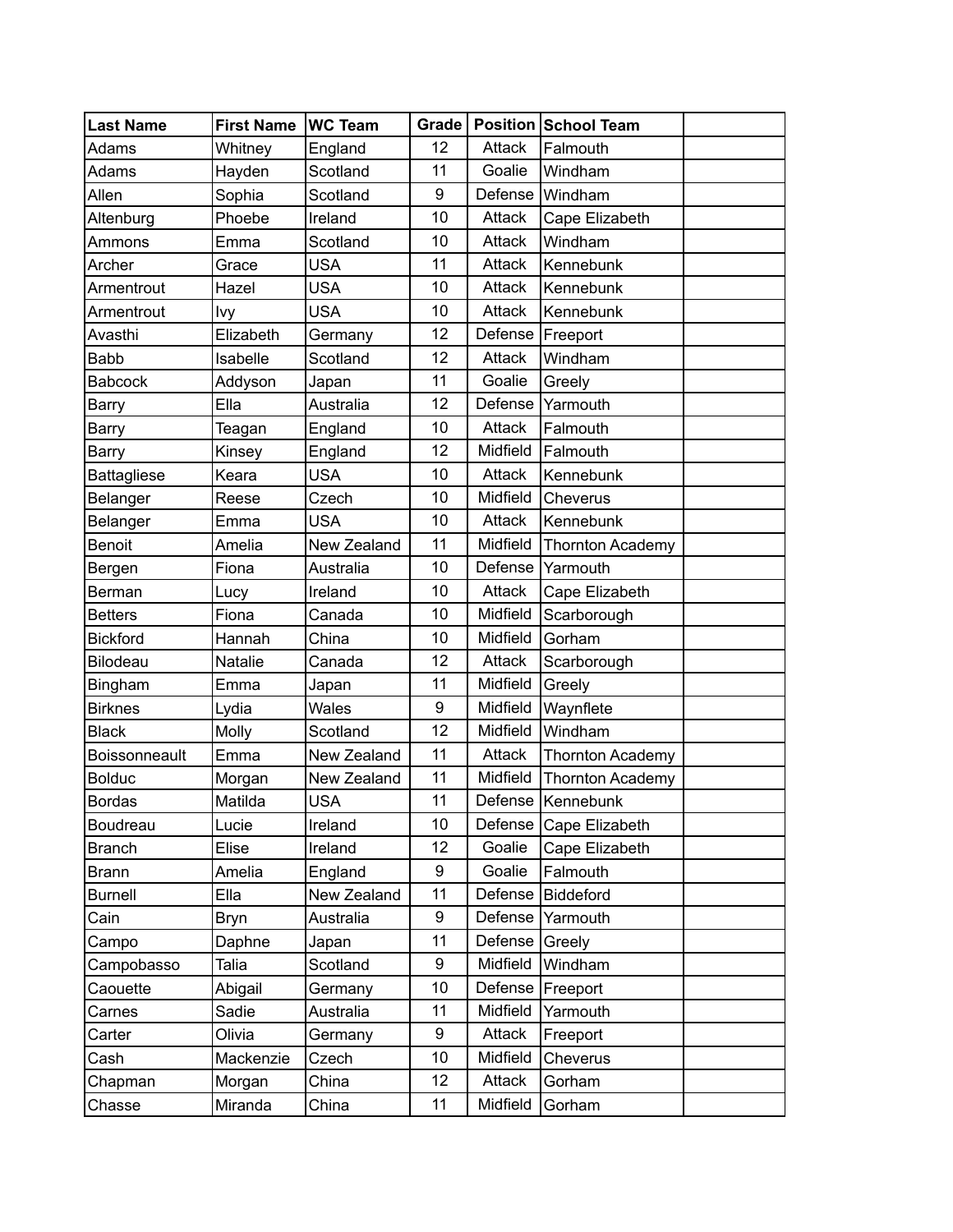| Christensen     | Liv      | Germany     | 11 | Midfield      | Freeport                |  |
|-----------------|----------|-------------|----|---------------|-------------------------|--|
| Clement         | Maisy    | England     | 9  | Midfield      | Falmouth                |  |
| Concannon       | Moira    | Ireland     | 10 | Midfield      | Cape Elizabeth          |  |
| Connors         | Jessica  | Wales       | 12 | Midfield      | Waynflete               |  |
| Cooney          | Elle     | Czech       | 11 | Goalie        | Cheverus                |  |
| Crocker         | Kylie    | Japan       | 10 | Defense       | Greely                  |  |
| Culley          | Fallon   | Wales       | 9  | Defense       | Waynflete               |  |
| Curran          | Gwen     | England     | 9  | Attack        | Falmouth                |  |
| D'Appolonia     | Katelyn  | Australia   | 12 | Midfield      | Yarmouth                |  |
| Dana            | Chelsea  | Wales       | 12 | Attack        | Portland                |  |
| DeGeorge        | Campbell | Scotland    | 9  | Attack        | Cape Elizabeth          |  |
| Dennen          | Lauren   | Japan       | 11 | Attack        | Greely                  |  |
| Derhak          | Emma     | England     | 12 | Attack        | Falmouth                |  |
| Desmond         | Chloe    | Scotland    | 12 | Defense       | Windham                 |  |
| <b>DeWitt</b>   | Mary     | China       | 12 | Midfield      | Gorham                  |  |
| Dickson         | Natalie  | New Zealand | 9  | Midfield      | York                    |  |
| <b>DiRusso</b>  | Lana     | Germany     | 9  | Midfield      | Freeport                |  |
| Donahue         | Samantha | Czech       | 11 | Goalie        | Lake Region             |  |
| Donovan         | Meagan   | Canada      | 12 | Attack        | Scarborough             |  |
| Doten           | Lillian  | Germany     | 10 | Midfield      | Freeport                |  |
| <b>Driscoll</b> | Megan    | Germany     | 12 | Attack        | Freeport                |  |
| <b>Dubbert</b>  | Katie    | Japan       | 10 | Defense       | Greely                  |  |
| Dumas           | Sydney   | <b>USA</b>  | 12 | Attack        | Kennebunk               |  |
| Durgin          | Grace    | Canada      | 11 | Attack        | Scarborough             |  |
| Ellis           | Caitlin  | Germany     | 9  | Attack        | <b>Brunswick</b>        |  |
| Ericson         | Grace    | Australia   | 12 | Attack        | Yarmouth                |  |
| Farrington      | Ashley   | Canada      | 12 | Defense       | Scarborough             |  |
| Ferentz         | Carley   | Japan       | 12 | Attack        | Greely                  |  |
| Fisher          | Emily    | Ireland     | 9  | Attack        | Cape Elizabeth          |  |
| Flett           | Aryana   | China       | 9  | <b>Attack</b> | Gorham                  |  |
| Flick           | Annie    | Japan       | 9  | Midfield      | Greely                  |  |
| Flores          | Maya     | Wales       | 11 | Defense       | Waynflete               |  |
| Flynn           | Jane     | Japan       | 9  | Attack        | Greely                  |  |
| Gagne           | Ellie    | Ireland     | 12 | Midfield      | Cape Elizabeth          |  |
| Gellis          | Josie    | New Zealand | 11 | Attack        | <b>Thornton Academy</b> |  |
| Gentile         | Lizzie   | Ireland     | 9  | Defense       | Cape Elizabeth          |  |
| Ginevan         | Sloane   | England     | 11 | Midfield      | Falmouth                |  |
| Ginevan         | Maeve    | England     | 9  | Midfield      | Falmouth                |  |
| Girard          | Emily    | Wales       | 12 | Goalie        | Waynflete               |  |
| Godek           | Miranda  | <b>USA</b>  | 10 | Defense       | Kennebunk               |  |
| Goldburg        | Rachael  | Japan       | 11 | Defense       | Greely                  |  |
| Goudreau        | Evelyn   | New Zealand | 9  | Attack        | Mt Ararat               |  |
| Grondin         | Stella   | Canada      | 11 | Midfield      | Scarborough             |  |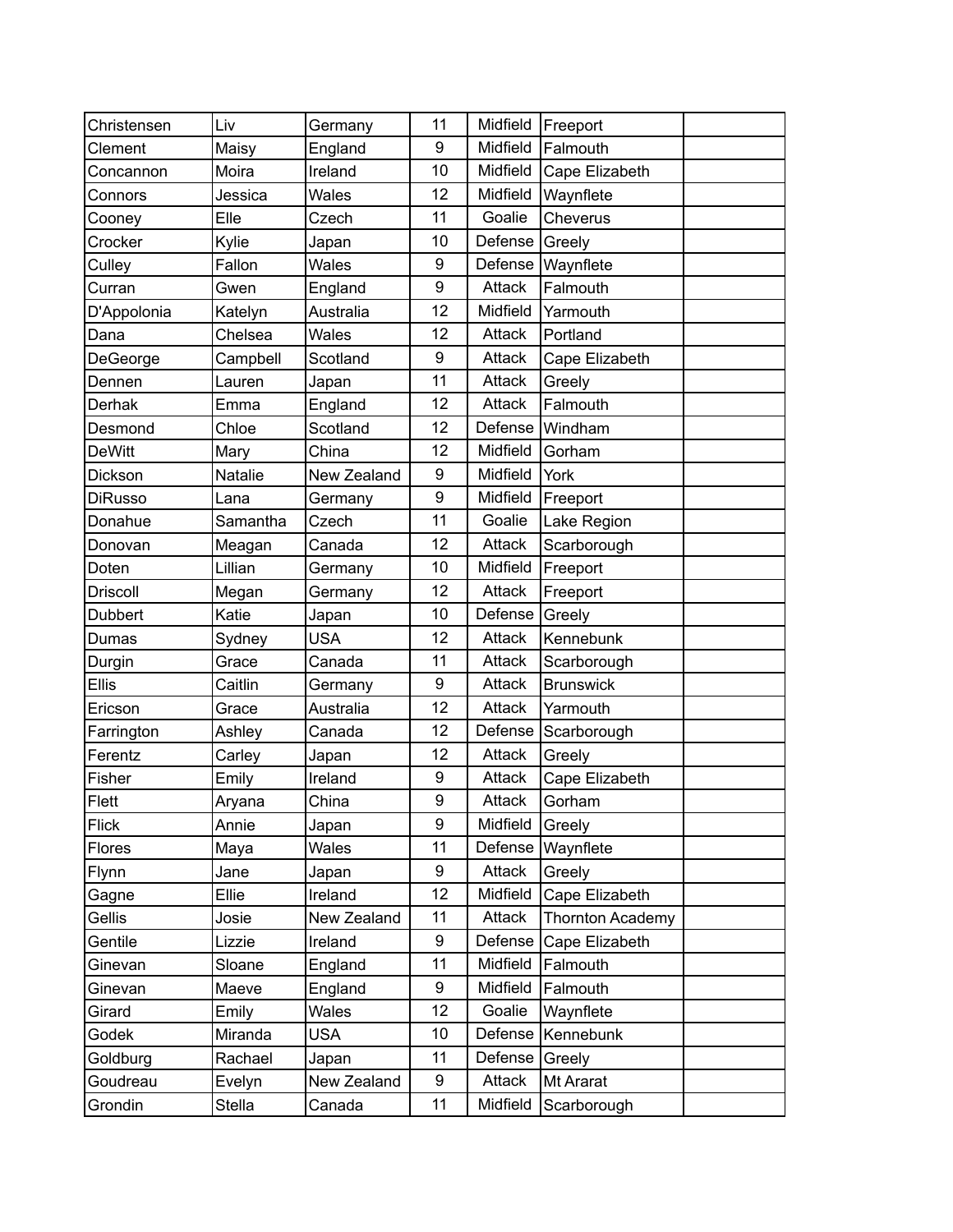| Gugliuzza    | Sophia         | Scotland    | 10 | Attack   | Windham               |  |
|--------------|----------------|-------------|----|----------|-----------------------|--|
| Hammond      | Morgan         | Scotland    | 11 | Defense  | Windham               |  |
| Handy        | Elise          | Canada      | 11 | Attack   | Scarborough           |  |
| Hansen       | Lily           | <b>USA</b>  | 12 | Goalie   | Kennebunk             |  |
| Hanson       | Julia          | Czech       | 10 | Attack   | <b>Oxford Hills</b>   |  |
| Hart         | Gracie         | Czech       | 9  | Attack   | <b>Oxford Hills</b>   |  |
| Hatch        | Cadence        | Japan       | 11 | Attack   | Greely                |  |
| Hayes        | Isabel         | New Zealand | 9  | Midfield | <b>Edward Little</b>  |  |
| Hayes        | Elizabeth      | <b>USA</b>  | 11 | Goalie   | Kennebunk             |  |
| Henderson    | Molly          | Canada      | 11 | Attack   | Scarborough           |  |
| Hernandez    | Isabela        | Canada      | 11 | Midfield | Scarborough           |  |
| Hess         | Zoe            | Canada      | 12 | Goalie   | Scarborough           |  |
| Highbarger   | Ella           | <b>USA</b>  | 10 | Midfield | Kennebunk             |  |
| Hill         | Emaline        | Australia   | 9  | Midfield | Yarmouth              |  |
| Hill         | Lydia          | Scotland    | 12 | Attack   | Windham               |  |
| Hill         | Eliza          | Scotland    | 9  | Defense  | Windham               |  |
| Hooper       | Libby          | Scotland    | 9  | Midfield | Cape Elizabeth        |  |
| Hubbard      | Sarah          | Wales       | 10 | Attack   | Palmyra               |  |
| <b>Hubbs</b> | Freya          | Ireland     | 9  | Defense  | Cape Elizabeth        |  |
| Hunt         | Sierra         | Australia   | 9  | Attack   | Yarmouth              |  |
| Jacobsen     | Cassidy        | Germany     | 10 | Defense  | Massabesic            |  |
| Jacobson     | Margaret       | Japan       | 10 | Attack   | Greely                |  |
| James        | Violet         | China       | 9  | Defense  | Gorham                |  |
| Joly         | Grace          | Scotland    | 9  | Midfield | Windham               |  |
| Jones        | Madeleine      | Australia   | 9  | Midfield | Yarmouth              |  |
| Jordan       | Lauren         | Scotland    | 9  | Midfield | Windham               |  |
| Kane         | Maia           | China       | 11 | Attack   | <b>Bonny Eagle</b>    |  |
| Kavanagh     | Anna           | Canada      | 11 | Defense  | Scarborough           |  |
| Keaney       | Lauren         | Australia   | 10 | Midfield | Yarmouth              |  |
| Keegan       | Eliana         | Canada      | 12 |          | Defense   Scarborough |  |
| Keenan       | Calia          | <b>USA</b>  | 10 | Defense  | kennebunk             |  |
| Keil         | Elizabeth      | China       | 11 | Goalie   | Gorham                |  |
| Keller       | Cecelia        | New Zealand | 11 | Attack   | Biddeford             |  |
| Kelly        | <b>Tilsley</b> | Wales       | 10 | Attack   | Waynflete             |  |
| Kelman       | Asja           | Japan       | 10 | Attack   | Greely                |  |
| Kendeigh     | Tori           | Australia   | 12 | Midfield | Yarmouth              |  |
| Kennison     | Mallory        | Czech       | 11 | Attack   | Oxford Hills          |  |
| Kinsella     | Fae            | Ireland     | 10 | Defense  | Cape Elizabeth        |  |
| Knight       | Madeline       | Germany     | 11 | Attack   | Freeport              |  |
| Knightly     | Isabelle       | Czech       | 11 | Attack   | Oxford Hills          |  |
| Kramer       | Leah           | Wales       | 9  | Midfield | Waynflete             |  |
| Krieger      | Taylor         | Czech       | 10 | Midfield | Cheverus              |  |
| Lachance     | Megan          | New Zealand | 12 | Attack   | <b>Edward Little</b>  |  |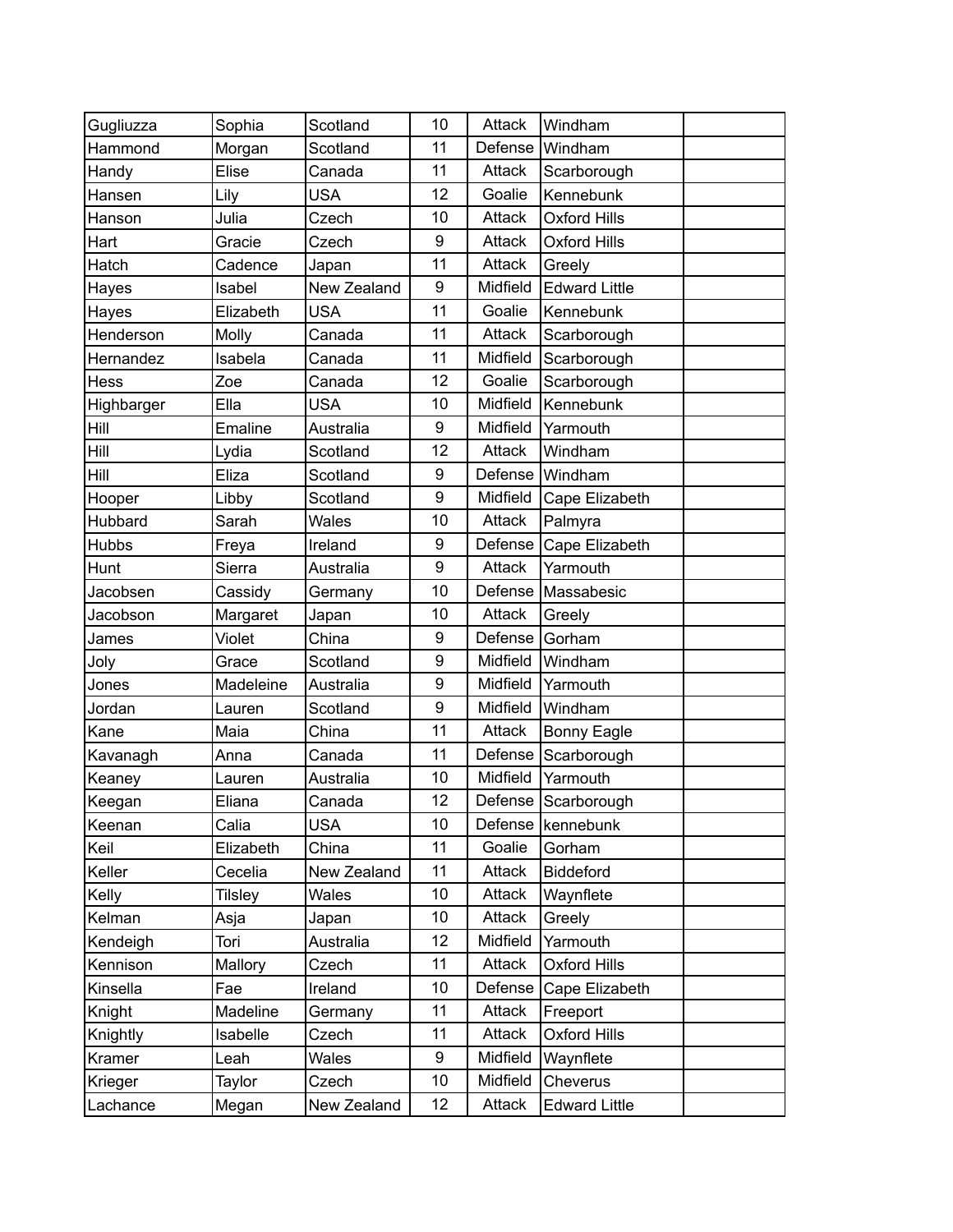| Laflamme        | Valentina | New Zealand | 12 | Midfield | Biddeford           |  |
|-----------------|-----------|-------------|----|----------|---------------------|--|
| LeFevre         | Logan     | Czech       | 11 | Attack   | Cheverus            |  |
| Levesque        | Mia       | Germany     | 9  | Midfield | Freeport            |  |
| Light           | Alexandra | China       | 12 | Midfield | Gorham              |  |
| Lord            | Kylie     | Japan       | 9  | Attack   | Greely              |  |
| Luchette        | Sophia    | New Zealand | 9  | Defense  | York                |  |
| Lussier         | Rose      | Czech       | 10 | Midfield | Cheverus            |  |
| MacDonald       | Skylar    | Germany     | 11 | Attack   | Freeport            |  |
| Mackenzie       | Cassie    | <b>USA</b>  | 11 | Attack   | Kennebunk           |  |
| Marcotte        | Abigail   | Czech       | 9  | Defense  | <b>Oxford Hills</b> |  |
| Marshall        | Cecilia   | Wales       | 12 | Attack   | Waynflete           |  |
| Martel          | Aine      | Japan       | 9  | Attack   | Greely              |  |
| Martel          | Melandi   | New Zealand | 12 | Attack   | Biddeford           |  |
| Maynard         | Riley     | China       | 11 | Attack   | Gorham              |  |
| McAvoy          | Charlotte | China       | 10 | Attack   | <b>Bonny Eagle</b>  |  |
| McAvoy          | Amelia    | China       | 11 | Defense  | <b>Bonny Eagle</b>  |  |
| McCann          | Aubrey    | New Zealand | 11 | Midfield | <b>Biddeford</b>    |  |
| McCusker        | Sidney    | Scotland    | 12 | Midfield | Windham             |  |
| McDonald        | Claire    | Ireland     | 12 | Midfield | Cape Elizabeth      |  |
| McEvoy          | Mimi      | Ireland     | 10 | Attack   | Cape Elizabeth      |  |
| McGonigal       | Jersi     | Ireland     | 9  | Midfield | Cape Elizabeth      |  |
| McNutt-Girouard | Lauren    | Wales       | 9  | Defense  | Waynflete           |  |
| Meas            | Juliet    | Australia   | 12 | Goalie   | Yarmouth            |  |
| Medrano         | Jennifer  | Japan       | 11 | Attack   | Greely              |  |
| Melanson        | Celia     | Czech       | 12 | Attack   | <b>Oxford Hills</b> |  |
| Millspaugh      | Lolie     | Wales       | 12 | Midfield | Waynflete           |  |
| Mohamed         | Naimo     | Wales       | 11 | Midfield | Waynflette          |  |
| Moorhead        | Eliza     | Wales       | 10 | Goalie   | Waynflete           |  |
| Morin           | Abigail   | Czech       | 9  | Defense  | Cheverus            |  |
| Murphy          | Mary Kate | Czech       | 12 | Attack   | Cheverus            |  |
| Murphy          | Jacky     | Ireland     | 9  | Midfield | Cape Elizabeth      |  |
| Murray          | Natalie   | England     | 12 | Defense  | Falmouth            |  |
| Muse            | Mallory   | Scotland    | 10 | Midfield | Windham             |  |
| Muse            | Mara      | <b>USA</b>  | 10 | Midfield | Kennebunk           |  |
| <b>Myles</b>    | Alexandra | China       | 12 | Midfield | Gorham              |  |
| Nadeau          | Penelope  | <b>USA</b>  | 10 | Midfield | Kennebunk           |  |
| Nason           | Mackenzie | Germany     | 9  | Attack   | Massabesic          |  |
| <b>Nichols</b>  | Kaitlyn   | China       | 10 | Attack   | Gorham              |  |
| Nolan           | Georgia   | Czech       | 10 | Midfield | Cheverus            |  |
| Notine          | Sophia    | <b>USA</b>  | 10 | Midfield | Kennebunk           |  |
| O'Brien         | Olivia    | Canada      | 11 | Midfield | Scarborough         |  |
| O'Connell       | Casey     | Scotland    | 10 | Attack   | Windham             |  |
| ODonnell        | Grace     | Czech       | 10 | Attack   | Cheverus            |  |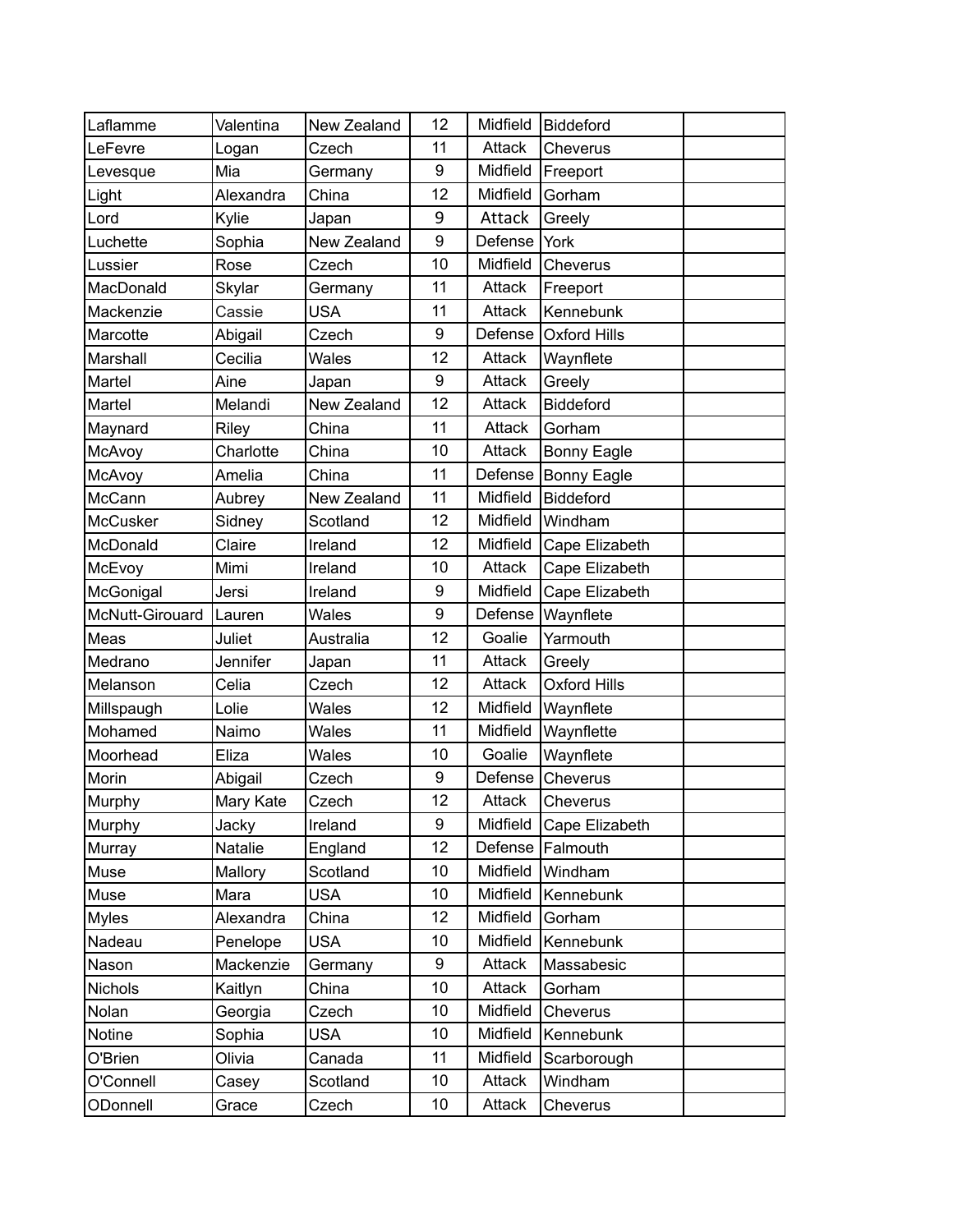| O'Mara         | Riley           | Czech       | 12               | Midfield | Cheverus           |  |
|----------------|-----------------|-------------|------------------|----------|--------------------|--|
| Panozzo        | Neena           | Australia   | 10               | Midfield | Yarmouth           |  |
| Parlin         | Eryn            | New Zealand | 12               | Attack   | Mt Blue            |  |
| Peters         | Isabel          | Australia   | 10               | Midfield | Yarmouth           |  |
| Pitchforth     | Ella            | <b>USA</b>  | 9                | Attack   | Kennebunk          |  |
| Polstein       | Annie           | Australia   | 9                | Attack   | Yarmouth           |  |
| Powers         | Aine            | Australia   | 10               | Midfield | Yarmouth           |  |
| Price          | Cecilia         | Ireland     | $\boldsymbol{9}$ | Midfield | Cape Elizabeth     |  |
| Provencher     | Elise           | Japan       | 11               | Midfield | Greely             |  |
| Provost        | Anna            | China       | 12               | Attack   | Gorham             |  |
| Ramsden        | Mia             | Ireland     | 12               | Defense  | Cape Elizabeth     |  |
| Ravis          | Anna            | Canada      | 12               | Attack   | Scarborough        |  |
| Read           | Allison         | Japan       | 11               | Midfield | Greely             |  |
| Reck           | Matilda         | Ireland     | $\boldsymbol{9}$ | Midfield | Cape Elizabeth     |  |
| Riley          | Patricia        | England     | 11               | Goalie   | Falmouth           |  |
| <b>Roberts</b> | Chloe           | New Zealand | 10               | Attack   | Mt Blue            |  |
| Rosa           | Olivia          | Australia   | 12               | Defense  | Yarmouth           |  |
| Roy            | Natalie         | New Zealand | 10               | Attack   | <b>Biddeford</b>   |  |
| Rubin          | Lily            | China       | 10               | Goalie   | Gorham             |  |
| Russell        | Maeve           | Japan       | 10               | Attack   | Greely             |  |
| Ryan           | Natalie         | Canada      | 10               | Midfield | Scarborough        |  |
| Sahney         | Jaya            | Canada      | 11               | Attack   | Scarborough        |  |
| Sarno          | Lucy            | Wales       | 11               | Midfield | Waynflete          |  |
| Saulter        | <b>Brooke</b>   | England     | 11               | Midfield | Falmouth           |  |
| Scribner       | Molly           | England     | 12               | Attack   | Falmouth           |  |
| Seavey         | Emily           | Wales       | 11               | Attack   | Portland           |  |
| Shattuck       | Vera            | Wales       | 12               | Defense  | Waynflete          |  |
| Shiben         | Sydney          | England     | 11               |          | Defense Falmouth   |  |
| Sholl          | Julia           | Canada      | 10               | Midfield | Scarborough        |  |
| Simon          | Riley           | Germany     | 12               |          | Defense   Freeport |  |
| Sliwkowski     | Ruby            | <b>USA</b>  | 11               | Midfield | Kennebunk          |  |
| Small          | Riley           | Scotland    | 10               | Goalie   | Windham            |  |
| Smith          | Sadie           | Ireland     | 12               | Midfield | Cape Elizabeth     |  |
| Smith          | Andrea          | Japan       | 11               | Attack   | Gray/NG            |  |
| <b>Stevens</b> | Emma            | China       | 12               | Attack   | Gorham             |  |
| Stolz          | Darby           | Canada      | 12               | Midfield | Scarborough        |  |
| <b>Strunk</b>  | <b>Scarlett</b> | Ireland     | 10               | Attack   | Cape Elizabeth     |  |
| Stucker        | Peaches         | England     | 10               | Midfield | Falmouth           |  |
| Taggart        | Rebecca         | <b>USA</b>  | 11               | Midfield | Kennebunk          |  |
| Taggart        | Meghan          | <b>USA</b>  | 9                | Midfield | Kennebunk          |  |
| Tartre         | Amelia          | <b>USA</b>  | 10               | Attack   | Kennebunk          |  |
| Tenuta         | Rylee           | China       | 11               | Attack   | Gorham             |  |
| Terry          | Boden           | Ireland     | 9                | Defense  | Cape Elizabeth     |  |